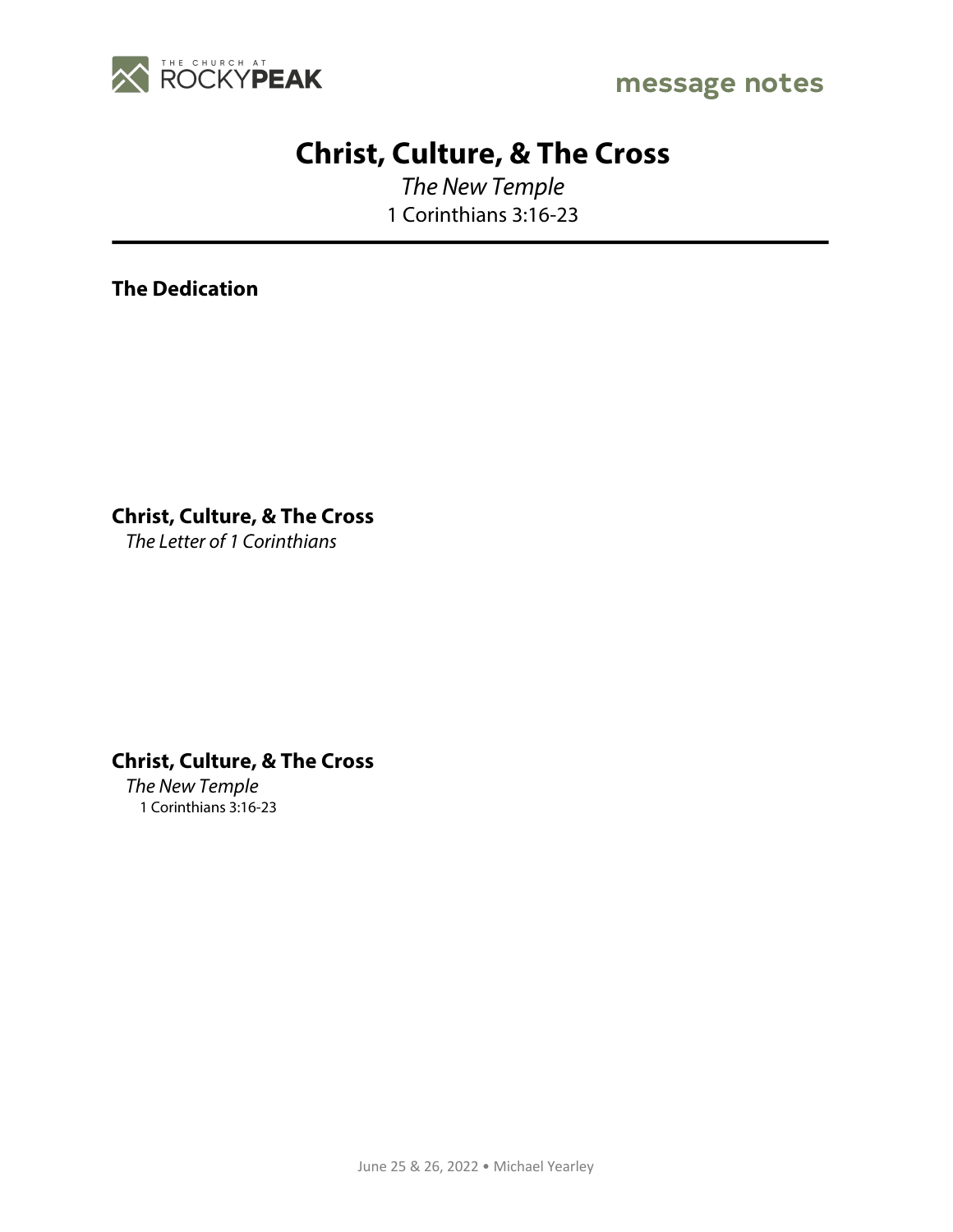### **Christ, Culture, & The Cross**

*The Story of The Presence*

 $\dots$  . . . . The  $\Box$ 

Don't you know that you yourselves are God's temple and that God's Spirit dwells in your midst? (1 Corinthians 3:16)

 $\Rightarrow$  The Garden

So the LORD God banished him from the Garden of Eden to work the ground from which he had been taken. (Genesis 3:23)

#### $\Rightarrow$  The Tabernacle

Then have them make a sanctuary for me, and I will dwell among them. (Exodus 25:8)

Then Moses set up the courtyard around the tabernacle and altar and put up the curtain at the entrance to the courtyard. And so Moses finished the work. Then the cloud covered the tent of meeting, and the glory of the LORD filled the tabernacle.

Moses could not enter the tent of meeting because the cloud had settled on it, and the glory of the LORD filled the tabernacle.

In all the travels of the Israelites, whenever the cloud lifted from above the tabernacle, they would set out; but if the cloud did not lift, they did not set out–until the day it lifted. So the cloud of the LORD was over the tabernacle by day, and fire was in the cloud by night, in the sight of all the Israelites during all their travels. (Exodus 40:33-38)

 $\Rightarrow$  The Temple

The temple of the LORD was filled with the cloud, and the priests could not perform their service because of the cloud, for the glory of the LORD filled the temple of God. (2 Chronicles 5:13-14)

 $\Rightarrow$  Jesus: The New Tabernacle & New Temple

The Word became flesh and made his dwelling among us. We have seen his glory, the glory of the one and only Son, who came from the Father, full of grace and truth. (John 1:14)

Destroy this temple, and I will raise it again in three days. (John 2:19)

 $\Rightarrow$  The Church: The Temple Of The Holy Spirit

Do you not know that your bodies are temples of the Holy Spirit, who is in you, whom you have received from God? (1 Corinthians 6:19)